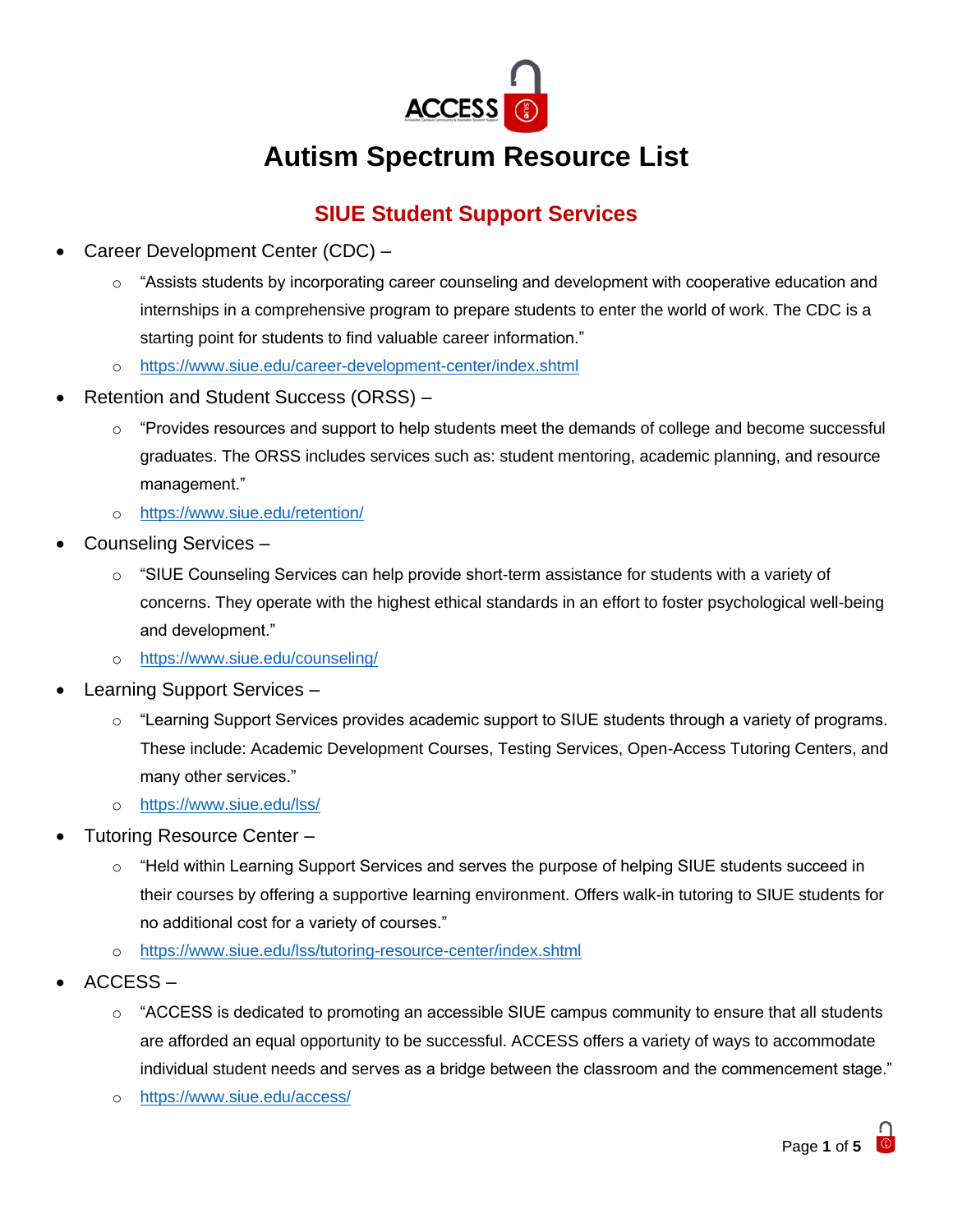## **Edwardsville & Madison County Resource Lists**

- Edwardsville Township Community Resource Directory
	- o [https://edwardsvilletownship.com/wp-content/uploads/2019/08/Edwardsville-Township-Community-](https://edwardsvilletownship.com/wp-content/uploads/2019/08/Edwardsville-Township-Community-Resource-Directory-2019-2020-2.pdf)[Resource-Directory-2019-2020-2.pdf](https://edwardsvilletownship.com/wp-content/uploads/2019/08/Edwardsville-Township-Community-Resource-Directory-2019-2020-2.pdf)
- Madison County Community Resource Packet
	- o <http://roe41.org/pdffiles/MadisonCountyHomelessResources.pdf>

### **Find Services & Support**

- Psychology Today
	- Use to find therapists, teletherapy, psychiatrists, treatment centers, and support groups near you.
	- o <https://www.psychologytoday.com/us/therapists>
- American Psychological Association
	- o Psychologist locator
	- o <https://locator.apa.org/>
- Asperger/Autism Network (AANE)
	- o Offers three online support groups for adults on the autism spectrum.
		- 1. Online Community Connection Sessions for Adults help relieve isolation during the COVID-19 pandemic by connecting with community members and AANE staff. (*Free*)
		- 2. Online "Open" Support Groups for Adults have an undefined number of group members with new people coming and going on a regular basis. (*Free*)
		- 3. Online "Closed" Support Groups for Adults- have the same members for a set number of sessions. (*Pay what you can afford*)
	- o [https://www.aane.org/resources/adults/support-groups/#online\\_chat\\_adults](https://www.aane.org/resources/adults/support-groups/#online_chat_adults)
- Counselor Referrals Edwardsville & Surrounding Areas
	- $\circ$  This referral list is comprised of several counselors that treat various disorders in the Edwardsville and surrounding area. This list includes counselors with sliding scale or reduced fees.
	- o [https://drive.google.com/file/d/1mEXJWxBgkQ9l2EbkpolzK\\_0\\_ZG0cGfMy/view?usp=sharing](https://drive.google.com/file/d/1mEXJWxBgkQ9l2EbkpolzK_0_ZG0cGfMy/view?usp=sharing)
- Community Mental Health Referrals Edwardsville & Surrounding Areas
	- $\circ$  This referral list is comprised of several agencies that provide comprehensive mental health treatment in the Edwardsville and surrounding area. This list includes agencies with sliding scale and reduced fees.
	- o [https://drive.google.com/file/d/1eXnVVs6qPxrGoFB5Wh\\_WUiSLgB8X7mOx/view?usp=sharing](https://drive.google.com/file/d/1eXnVVs6qPxrGoFB5Wh_WUiSLgB8X7mOx/view?usp=sharing)
- Missouri Sliding Scale Counseling Agencies
	- $\circ$  This referral list is comprised of several sliding scale counseling agencies in Missouri.
	- o <https://drive.google.com/file/d/1S17SuL8F6sVsJAl9JEbg8nTEyVLo3A2G/view?usp=sharing>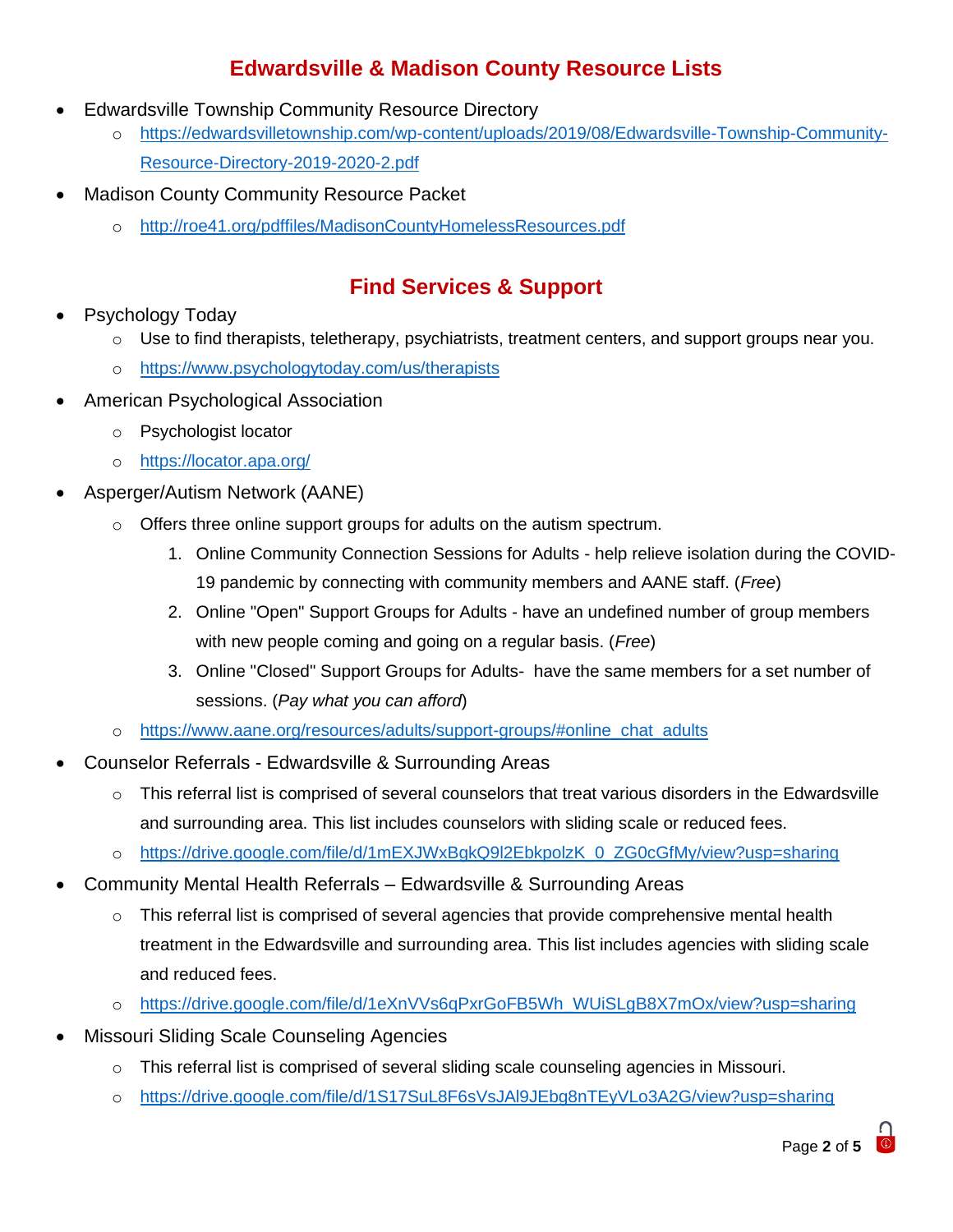#### **Organizations - Resources & Hotlines**

- Association of University Centers on Disabilities (AUCD)
	- o <https://www.aucd.org/template/index.cfm>
- Autism Now
	- $\circ$  "The Autism NOW Center provides high quality resources and information in core areas across the lifespan to individuals with Autism Spectrum Disorders (ASD) and other developmental disabilities, their families, caregivers, and professional in the field."
		- <https://autismnow.org/>
- Autism Society
	- o Autism Society National Helpline
		- "The Autism Society's National Helpline welcomes your phone calls, emails and letters. Please keep in mind that our helpline does not provide direct services/assistance, such as treatment, legal services, and case management. However, our trained Information & Referral (I&R) Specialists provide many resources to services and supports across the country."
			- 1-800-3-AUTISM (800-328-8476)
	- $\circ$  "The Autism Source Resource Database is the most comprehensive database of its kind. The Autism Society strives to offer only credible and reliable resources to our constituents, therefore we have employed our nationwide network of affiliates and collaborated with other autism organizations and professionals throughout the U.S. to create the Autism Source database."
		- **•** <https://source.autism-society.org/autismsource>
- Autism Speaks
	- $\circ$  "Autism Speaks is dedicated to promoting solutions, across the spectrum and throughout the life span, for the needs of individuals with autism and their families. We do this through advocacy and support; increasing understanding and acceptance of people with autism; and advancing research into causes and better interventions for autism spectrum disorder and related conditions."
		- **•** <https://www.autismspeaks.org/>
- Autism Self-Advocacy Network (ASAN)
	- $\circ$  "The Autistic Self Advocacy Network seeks to advance the principles of the disability rights movement with regard to autism. Our activities include public policy advocacy, the development of autistic cultural activities, and leadership trainings for autistic self-advocates. We provide information about autism, disability rights, and systems change to the public through a number of different educational, cultural, and advocacy related projects."
		- <https://autisticadvocacy.org/about-asan/>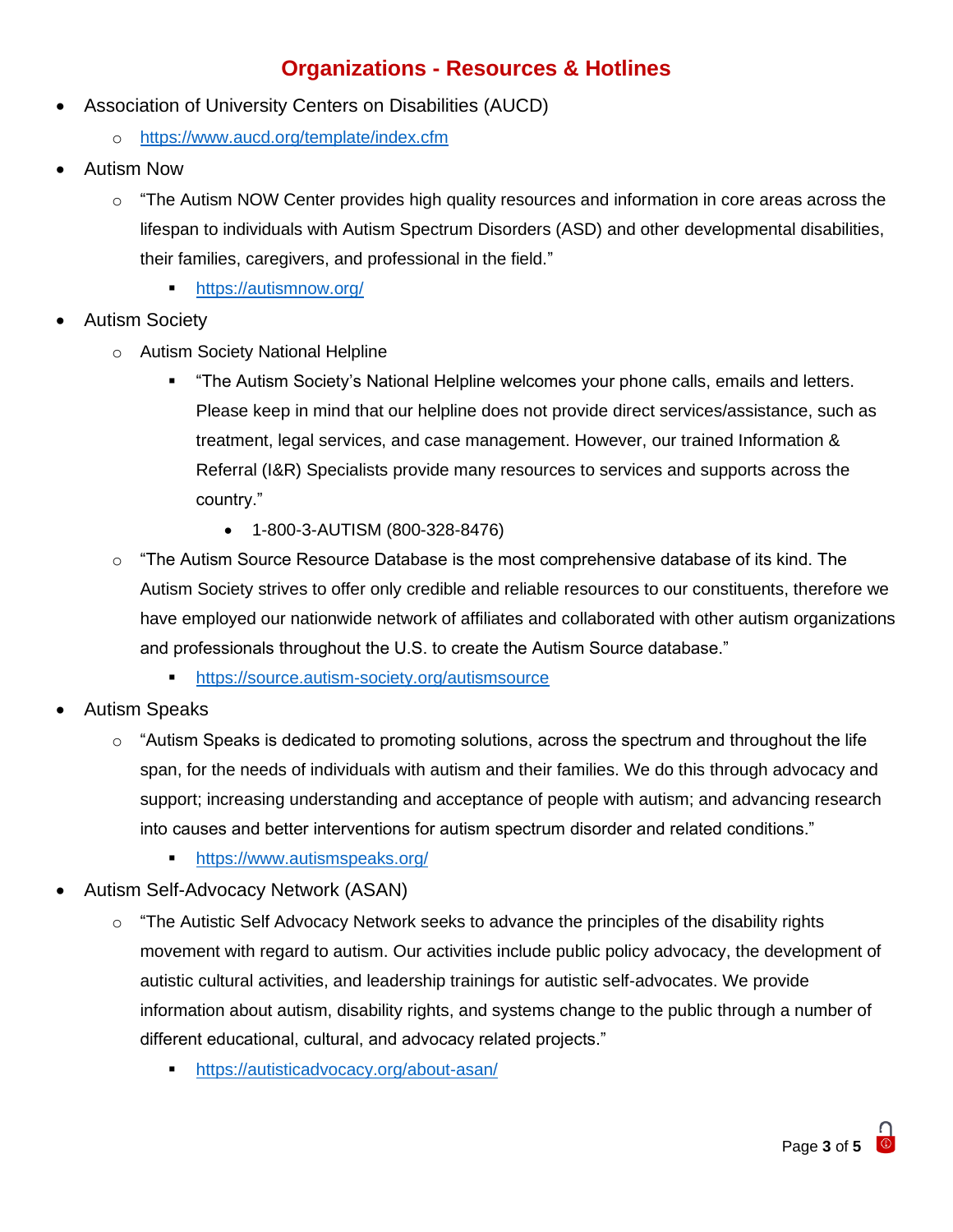- National Center for College Students with Disabilities (NCCSD)
	- o Clearinghouse & Resource Library
		- **•** https://www.nccsdclearinghouse.org/
	- $\circ$  "Text 741741 when you are feeling depressed or suicidal. A crisis worker will text you back immediately and continue to text with you. It's free to ANYONE living in the U.S. and run by the Crisis Text Line."

#### **Assistive Technology Tools**

#### **Digital Resources –**

- *Technology and Autism* 
	- $\circ$  "This website defines assistive technology and the way people communicate with the world. Autistic students struggle with communication and social skills. This resource can give you some valuable resources on how to improve your ability to do so."
	- o <https://www.autismspeaks.org/technology-and-autism>
- *Assistive Technology for Communication Roadmap* 
	- $\circ$  "Autism Speaks shows how to look into AAC, a specific type of assistive technology that helps autistic people to communicate on a higher level with peers and teachers."
	- o [https://www.autismspeaks.org/sites/default/files/2018-](https://www.autismspeaks.org/sites/default/files/2018-08/Augmentative%20Communications%20Road%20Map%20%281%29.pdf) [08/Augmentative%20Communications%20Road%20Map%20%281%29.pdf](https://www.autismspeaks.org/sites/default/files/2018-08/Augmentative%20Communications%20Road%20Map%20%281%29.pdf)
- *Tips for Using Assistive Technology Devices* 
	- $\circ$  "This page shows tips that will assist you if you or a loved one struggles with autism. It offers some helpful, practical tips on how to use assistive technology apps."
	- o <https://www.autismspeaks.org/tips-using-assistive-technology-devices>
- *Autism Spectrum Disorders (ASD): Common Assistive Technologies* 
	- $\circ$  "The University of Illinois has done some studies on Autism Spectrum Disorder and how the Individuals with Disabilities Act of 1988 is being implemented today with far more sophisticated technologies than ever before."
	- o <https://guides.library.illinois.edu/c.php?g=515793&p=3526329>